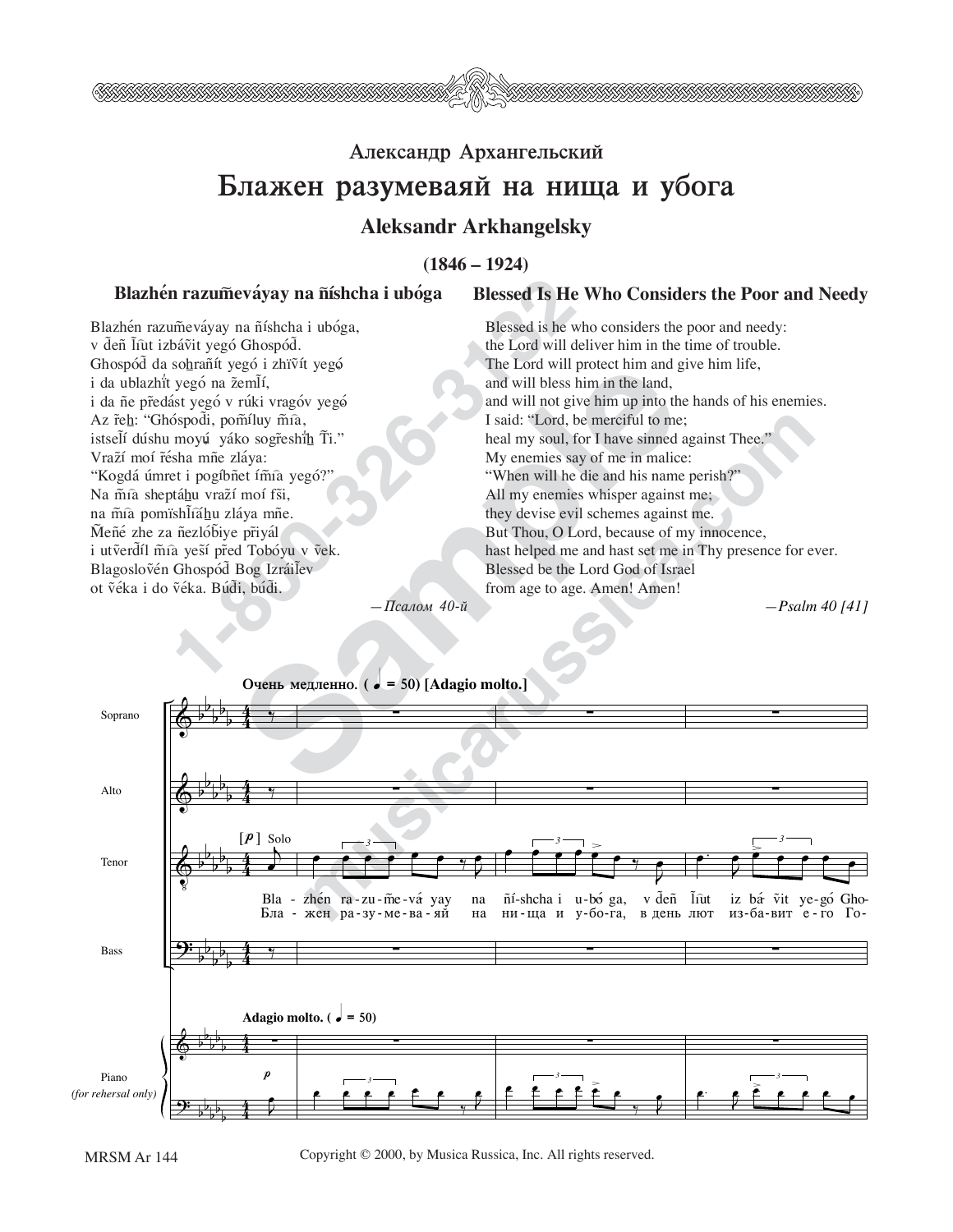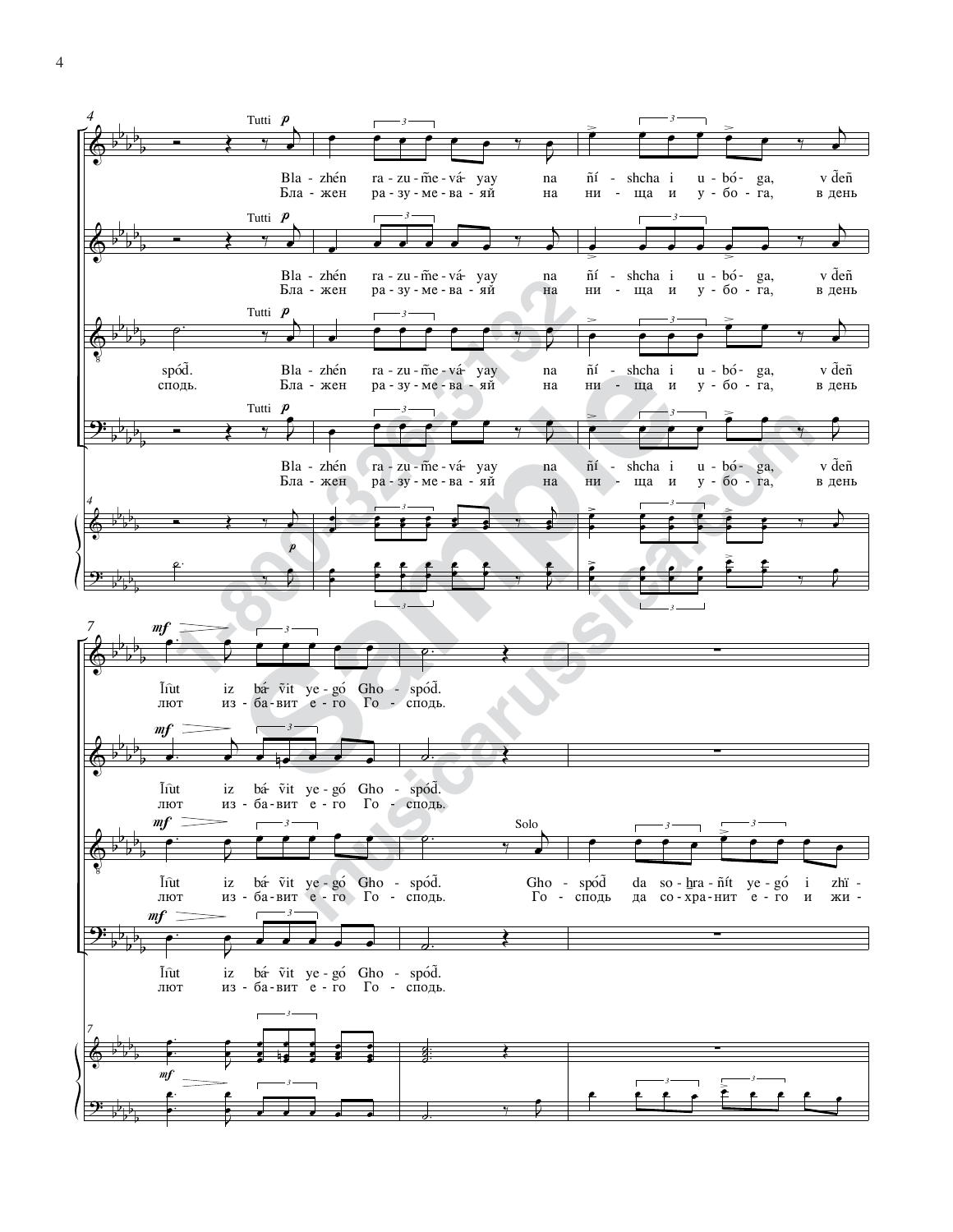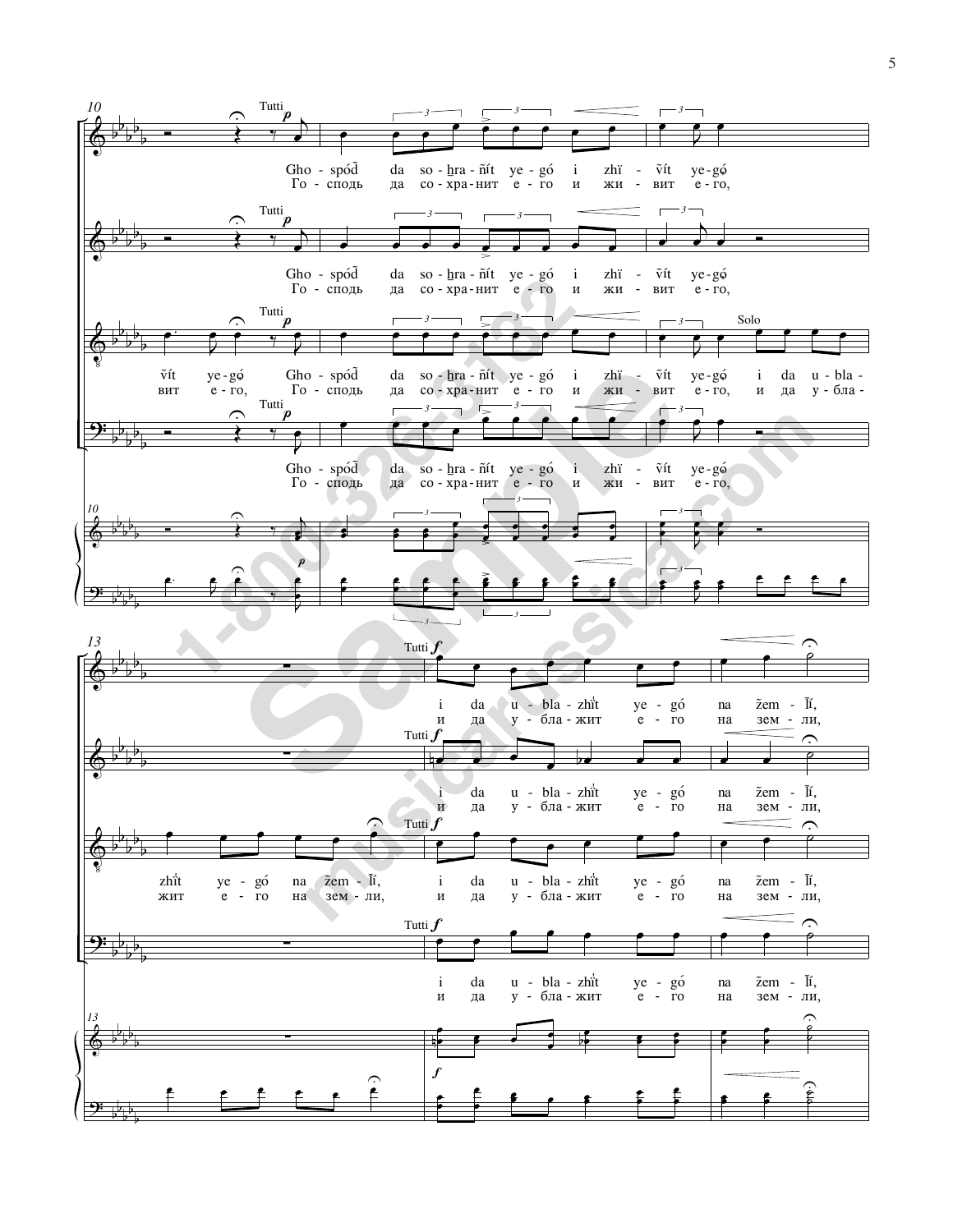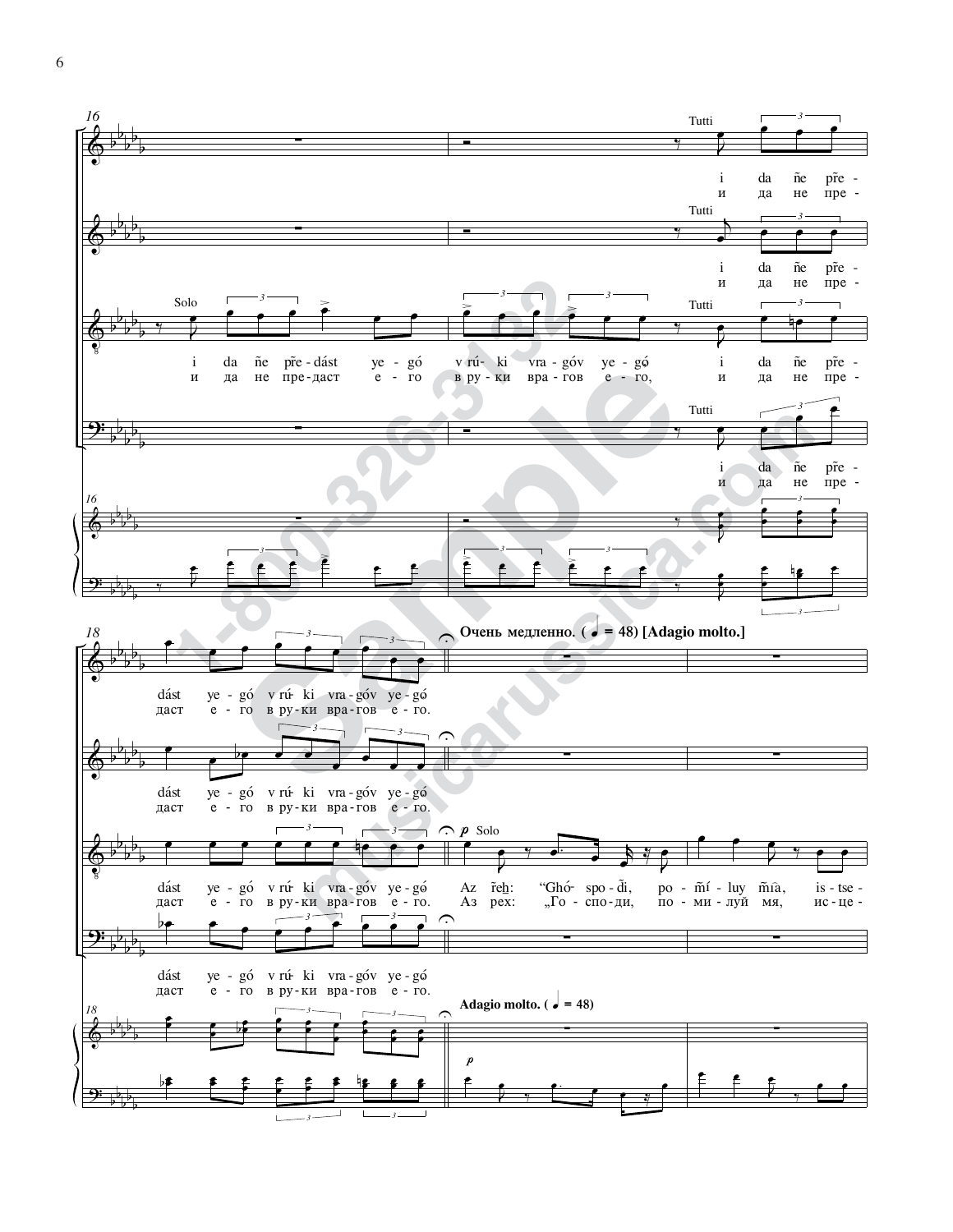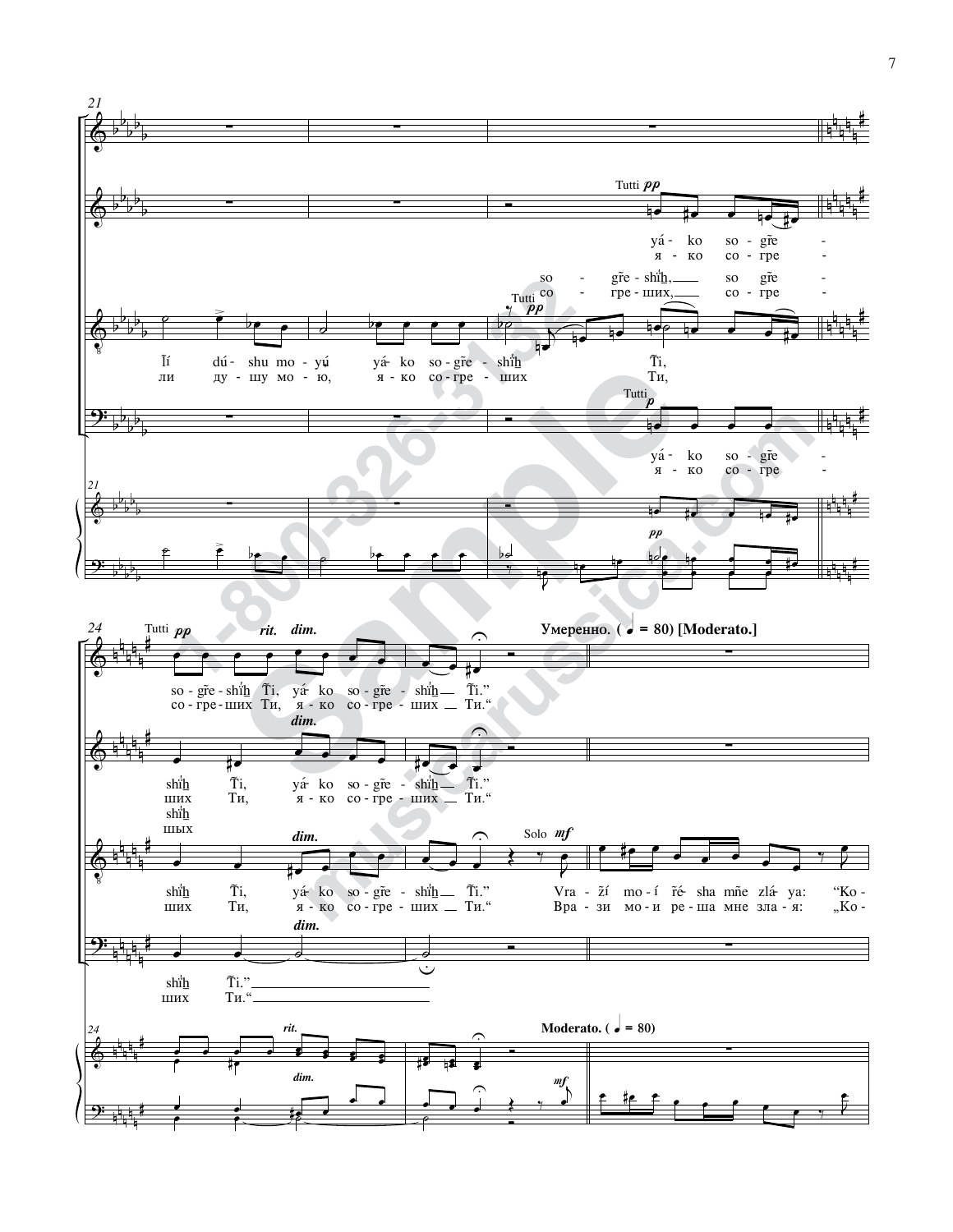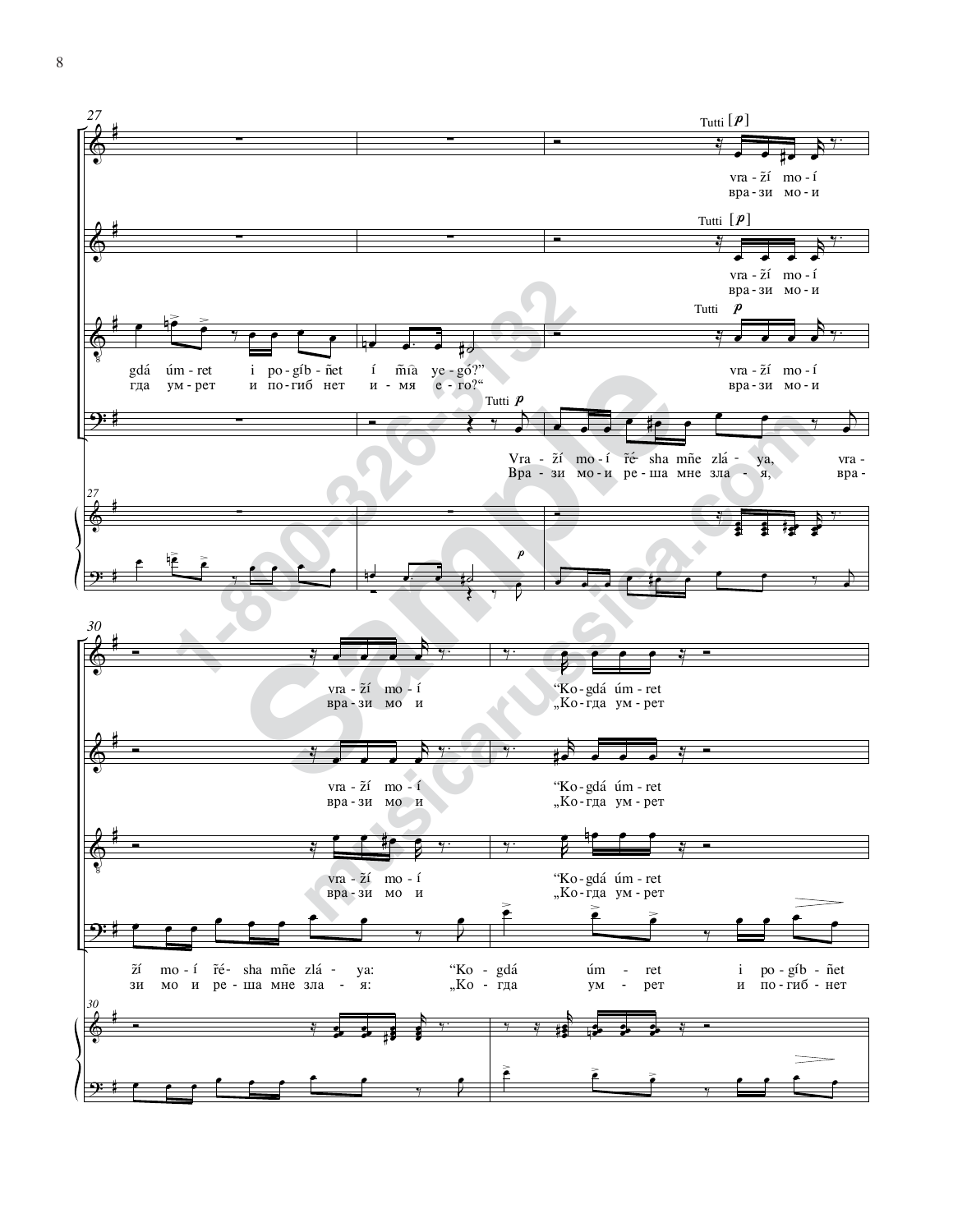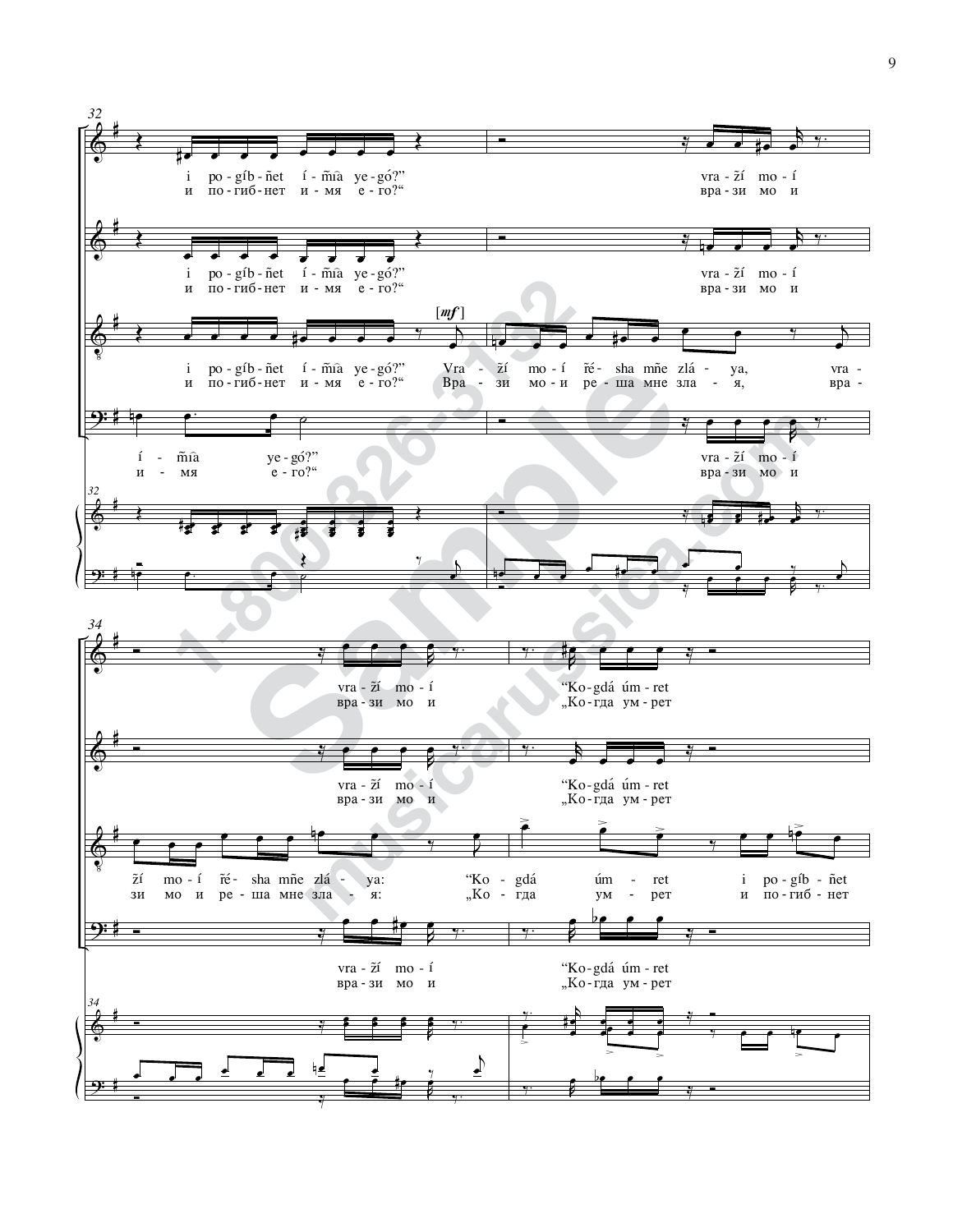

10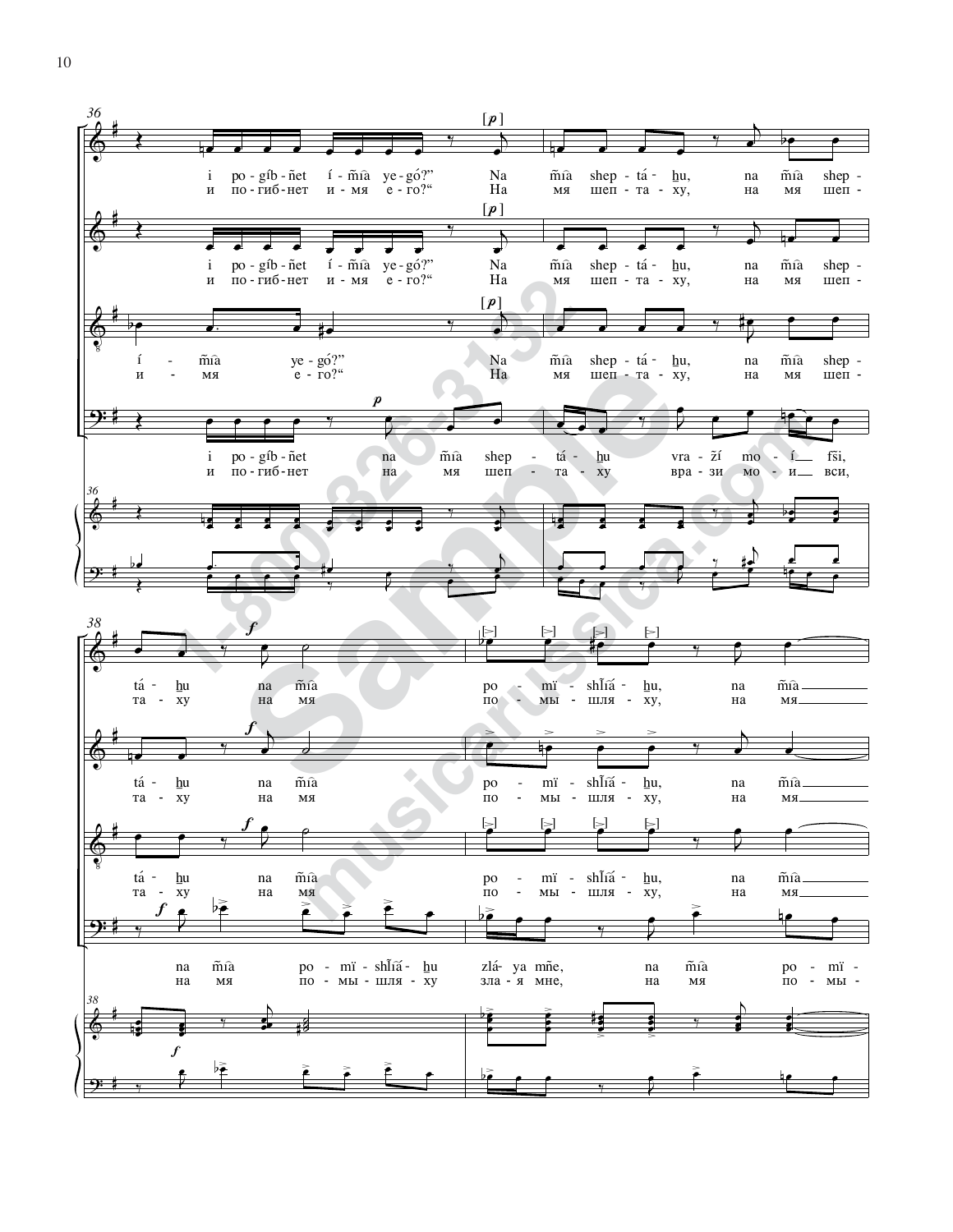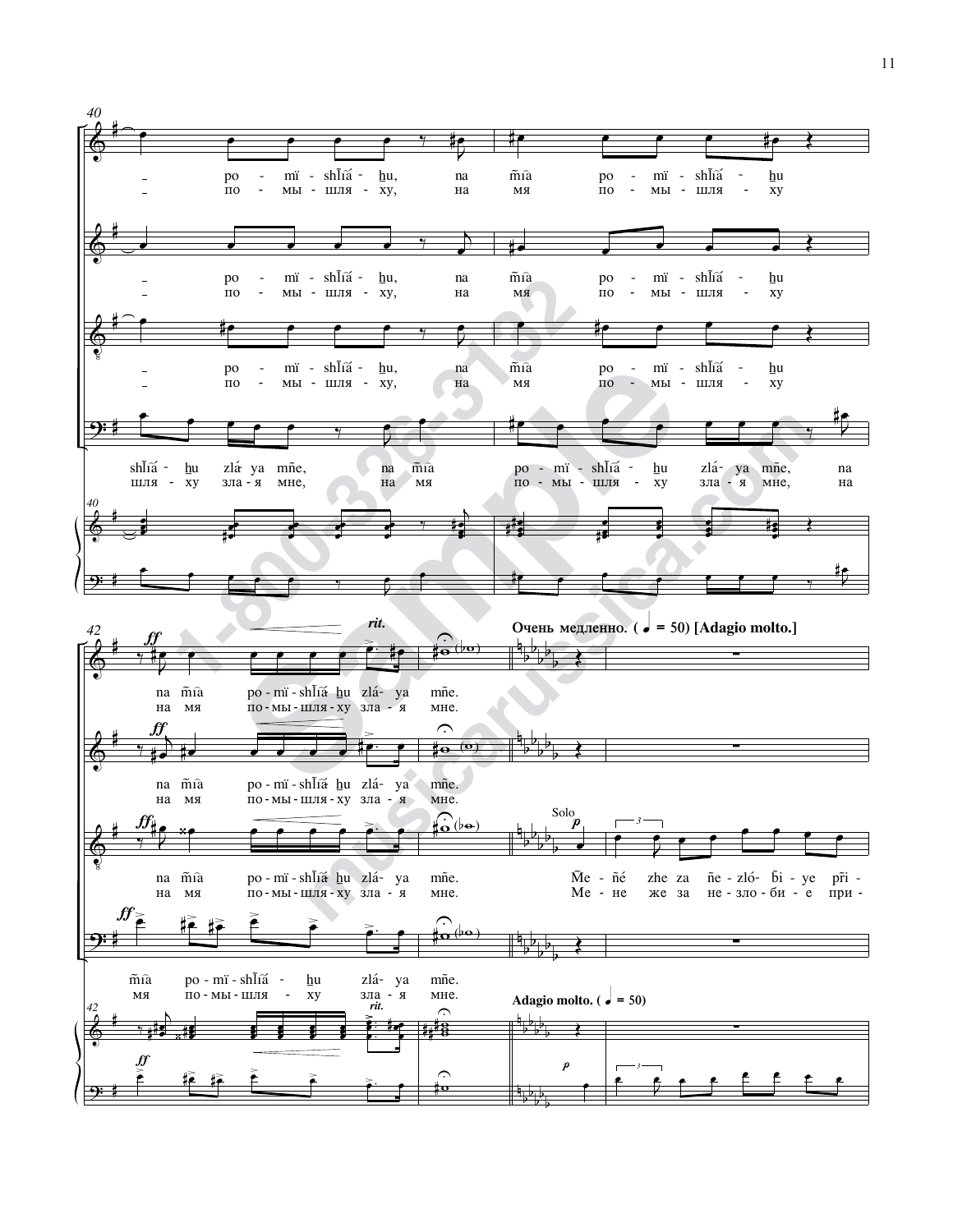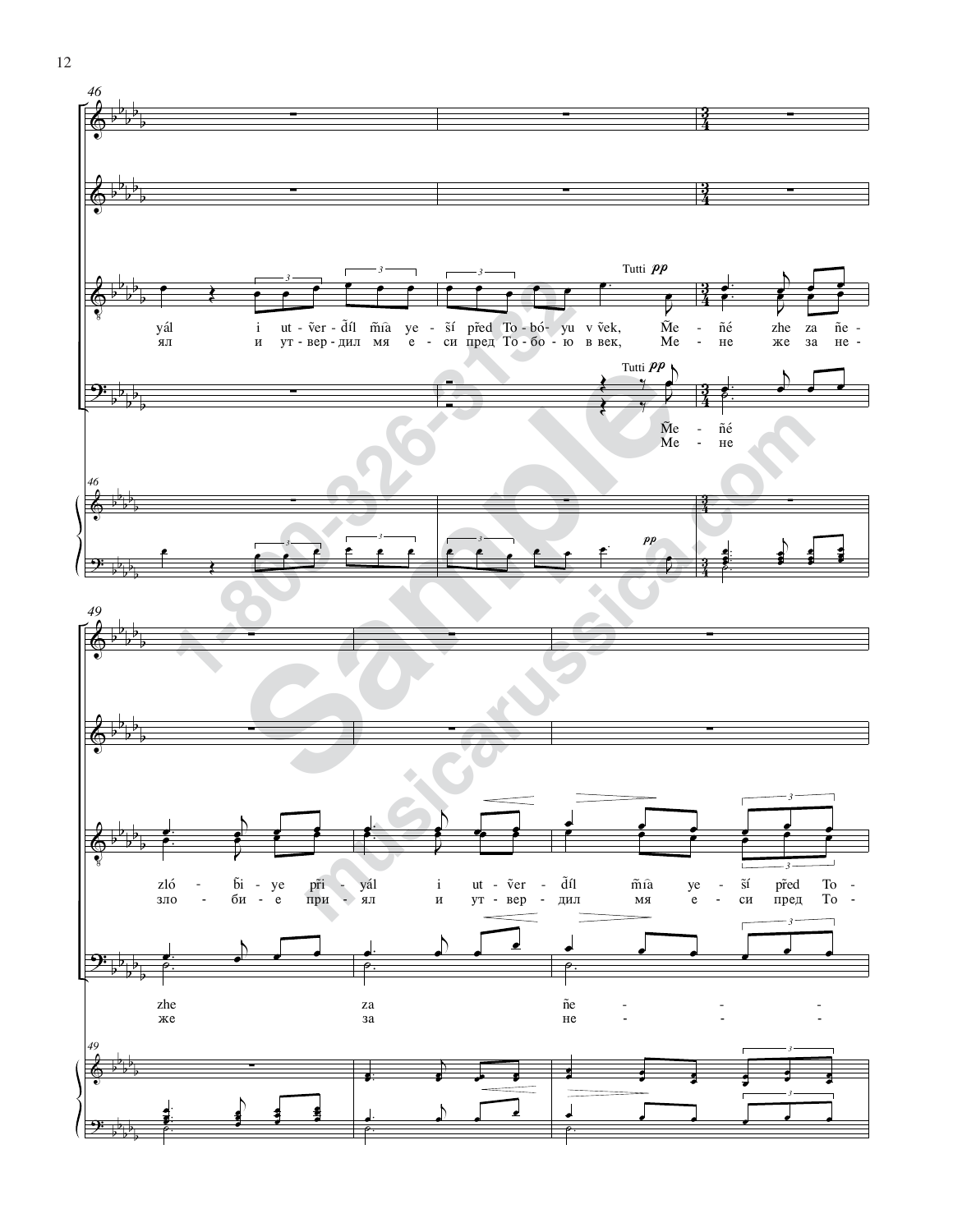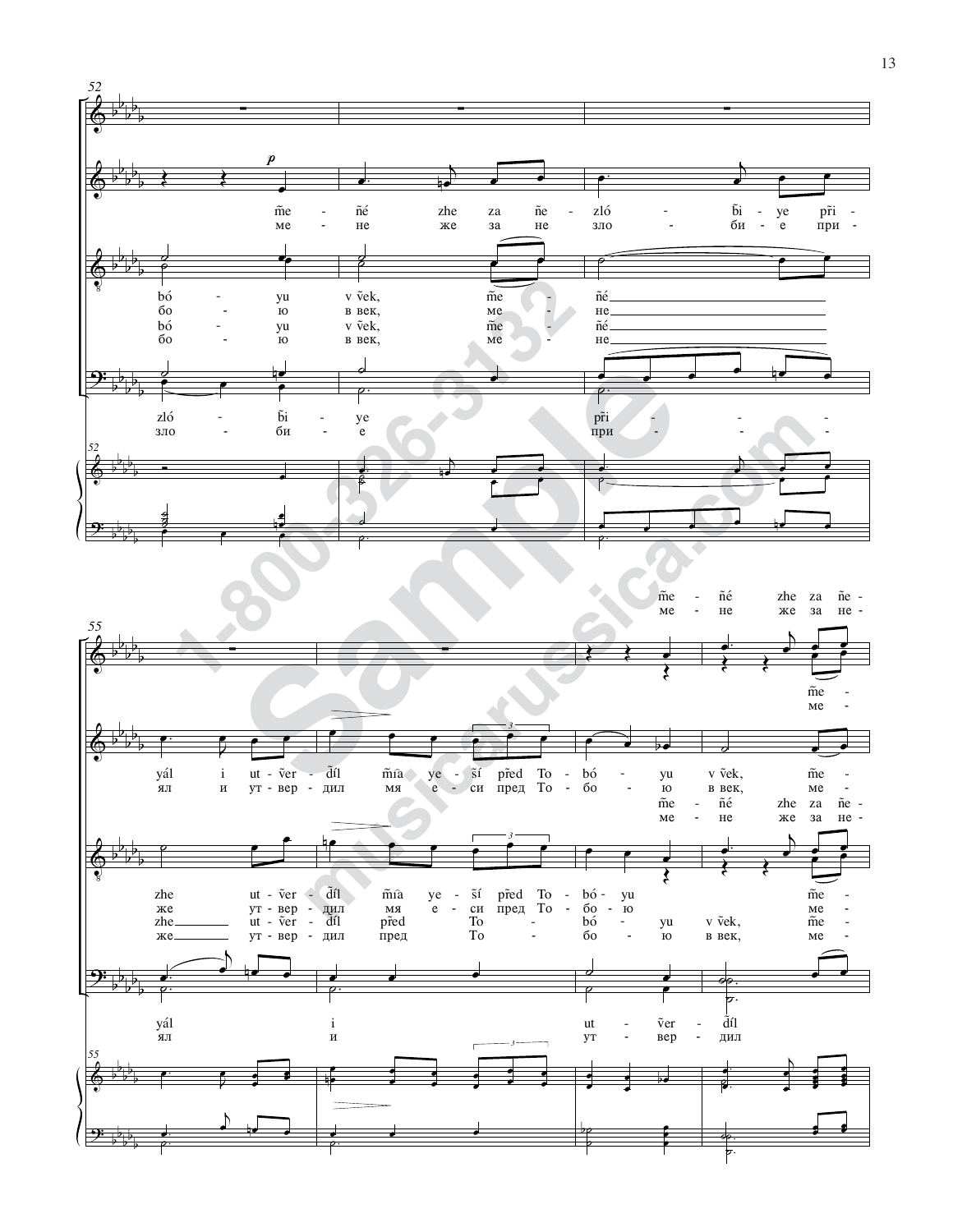